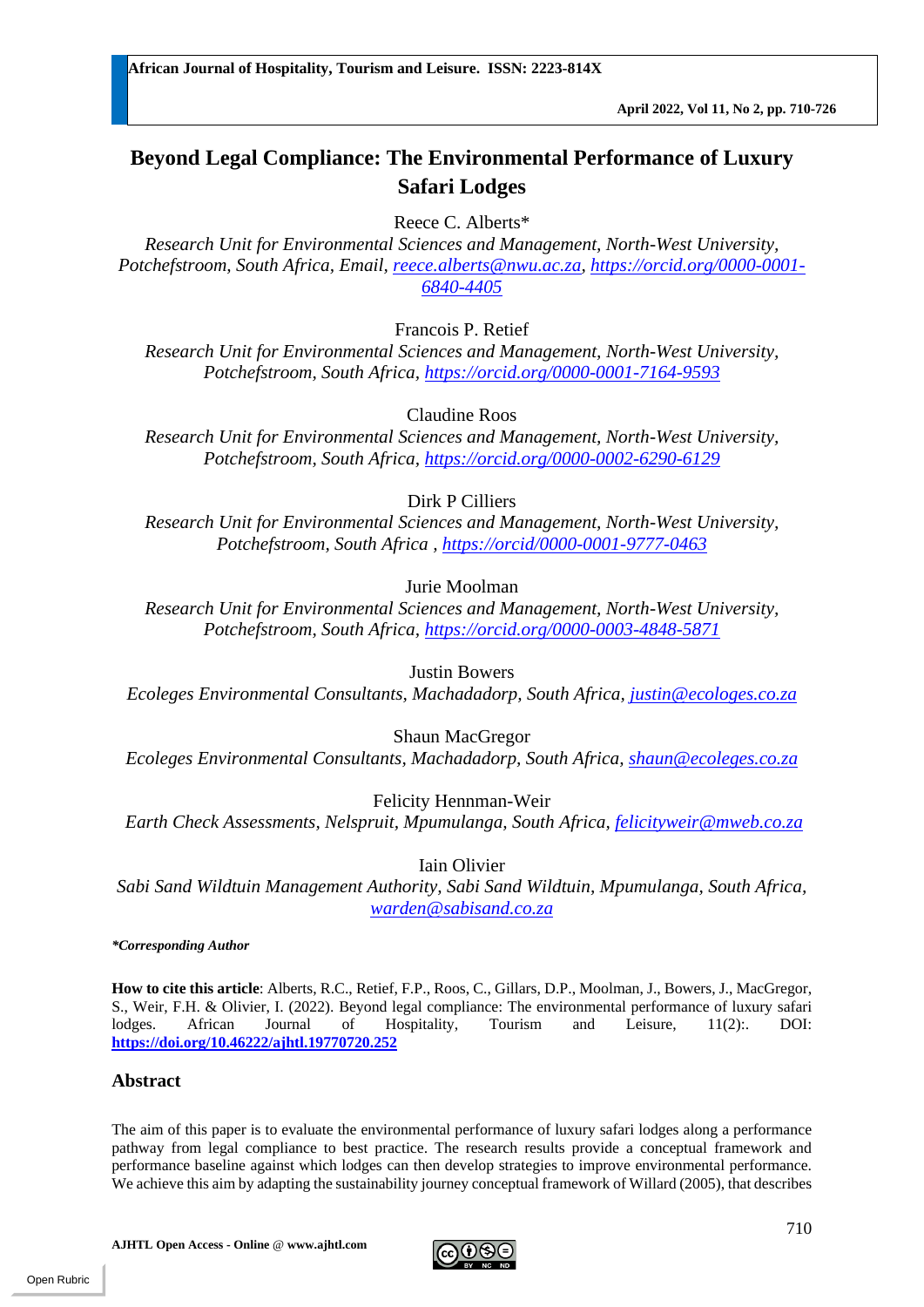

five phases of progression along a business performance pathway, from legal compliance to best practice. Performance areas and indicators are developed against the adapted framework covering water, waste, energy and infrastructure development, applied to 12 luxury safari lodges within the South African context. The results show that poor performance was recorded for water management, whilst energy management fared slightly better. Overall performance in relation to waste and infrastructure development fared the best.

**Keywords**: luxury safari lodges; legal compliance; environmental performance; best practice

#### **Introduction**

Tourism revenue is a major source of income for many countries, especially in the developing world (Gossling, 2012; Gumede & Nzama, 2019; Manrai et al., 2020). In many developing regions such as Sub-Saharan Africa, the tourism potential and focus is nature based or ecotourism (Sasha et al., 2020). To exploit the socio-economic potential, such tourism development and investment is actively promoted in these regions. A potential key sector in leveraging eco-tourism and accompanied economic growth is high end luxury safari lodges (Lindsay et al., 2020). These luxury safari lodges are typically understood as high-cost, lowvolume accommodation establishments that offer tourists a combination of spectacular experiences (usually involving wildlife, landscape or culture) with comfortable levels of hospitality, cuisine and accommodation (Rogerson et al., 2013). However, the development and operation of these facilities present significant environmental challenges and potential impacts because of *inter alia* their location and the type of tourism product that is offered (Roos et al., 2021). It is well understood that sustained long term business success in the eco-tourism industry is inextricably linked to environmental performance (Baker & Mearns, 2017). For this reason, it is important to evaluate the environmental performance of such facilities towards ensuring a long-term sustainable business model. Therefore, the aim of this paper is to evaluate the environmental performance of luxury safari lodges along a performance pathway from legal compliance to best practice beyond legal compliance. The research results provide a conceptual framework and performance baseline against which lodges can then develop strategies to improve environmental performance.

## **Environmental performance and high-end luxury safari lodges**

Environmental and/or sustainability performance of tourism and high-end luxury safari lodges has received growing attention (Baker & Mearns, 2017; Morrison-Saunders et al., 2019; Retief et al., 2022). Literature points out that despite often being focussed on ecotourism, luxury consumer demands for facilities such as spas and pools, infrastructure such as landing strips and the long distances travelled to get to the often remote locations can create large ecological footprints (Gossling et al., 2002; Ryan & Stewart, 2009). Furthermore these lodges consume large quantities of resources and are reliant on the adequate supply of water and energy (Logan, 2015). It is also highlighted by Hall and Page (1999) that tourism's success or failure is conditional and ultimately dependent on an environment that is attractive, healthy and pleasant. Should the natural environment and its resources be damaged or destroyed, the very resource that attracted the tourists is destroyed and the tourism venture as a whole (economically, socially and environmentally) is compromised and is at risk of collapse (Baker & Mearns, 2017). The question of the compatibility between luxury and environmental performance is thus an important one for many lodges. To this end, Low (2010) argues that luxury tourism has not been given much attention in the academic tourism literature, but has been a major topic in consumer behaviour and marketing research. Despite this, the literature suggests consensus that specific environmental performance areas of importance are water, waste, energy and infrastructure development (Alberts et al., 2021; Gossling, 2012; Morrison-Saunders et al., 2019; Roos et al., 2021).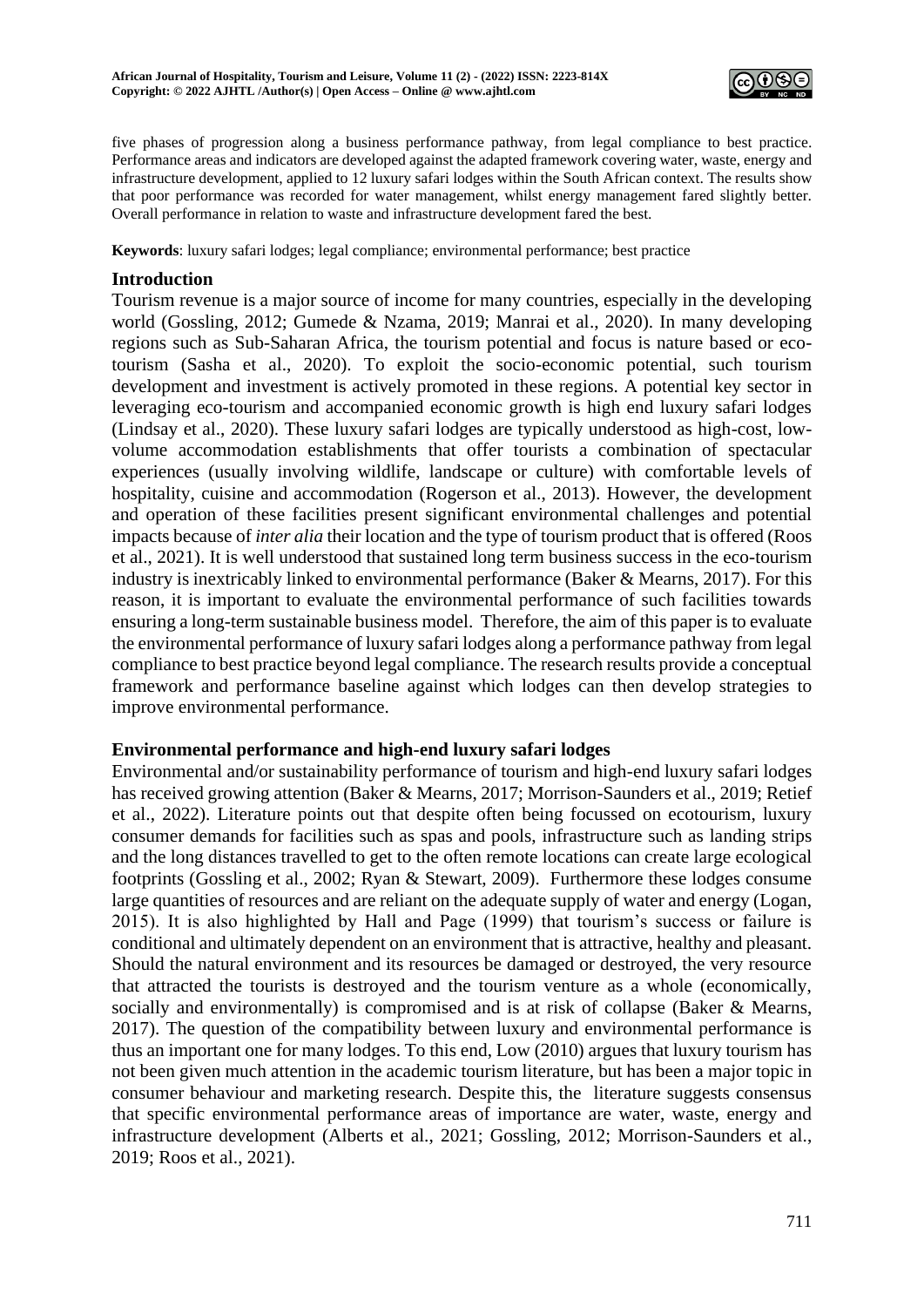

The tourism industry, including luxury safari lodges is linked with high water consumption, linked to the high standard of facilities and surroundings at the lodges, including swimming pools and lush gardens. Adding to this is the fact that lodge guests tend to have more wasteful approach to water when on holiday (Omune et al., 2021).

The generation of waste by high-end luxury lodges is one of the visible effects that the lodge has on the environment. There is a variety of waste produced by lodges whereby; paper and food waste are the greatest amount of waste generated by the hotels. The food and beverage service areas within these lodges generate various solid and organic wastes such as packaging, food waste, aluminium cans, glass, bottles, corks and cooking oils (Roos et al., 2021). Energy efficiency and conservation measures rank amongst the top responsible tourism expectations of visitors to protected areas (Morrison-Saunders et al*.,* 2019). It is also considered to be a key indicator of sustainable ecotourism for protected areas (Van der Merwe et al*.*, 2017). Energy is an important resource for high-end luxury lodges, of which a large portion is used for lighting, heating, Air-conditioning and laundry facilities (Mbaiwa et al., 2018). Literature suggests a strong reliance on fossil fuels with minimal use of renewable resources. (Mbaiwa et al., 2018)

When considering the above, the environmental performance of high-end luxury lodges could be better understood if considered along an environmental performance pathway. This allows lodges to consider their current environmental performance along a pathway and trajectory of continual improvement. The latter is important not only to inform individual business strategies but also to compare performance with direct competitors. In keeping with the aim of this paper, which is to evaluate the environmental performance of luxury safari lodges along a performance pathway from legal compliance to best practice, we focus specifically on water, waste, energy and infrastructure development and management legal requirements and best practice.

## **Conceptual framework**

Various pathways have been conceptualised for improved business performance generally, but more specifically in relation to environmentally responsible and sustainable business practice (see for example Renssen et al., 2014; Sroufe, 2018; Willard, 2005). These pathways resemble a common trajectory, which is a performance progression from legal compliance as a point of departure, to best environmental practice for the particular business sector. However, environmental performance evaluation of high-end luxury safari lodges along a performance pathway is lacking in the literature.

We achieve the aim of this paper which is to evaluate the environmental performance of luxury safari lodges along a performance pathway from legal compliance to best practice , by adapting the sustainability journey conceptual framework of Willard (2005), that describes five phases of progression along a business performance pathway, from legal compliance to best practice. Key performance indicators (KPIs) are developed against the adapted framework covering the Key Performance Areas (KPAs) of water, waste, energy and infrastructure development, applied to 12 luxury safari lodges within the South African context.

We use the Willard (2005) framework as a point of departure because it is sufficiently generic and has been successfully applied and adapted to different business contexts (Renssen et al., 2014; Sroufe, 2018; Willard, 2005). Figure 1 describes the conceptual framework for the paper in light of Willards (2005) adapted environmental performance pathway for luxury safari lodges:

- Phase 1: Increased awareness of non-compliant operational practices, and the adoption of measures to initiate a move towards environmental legal compliance.
- Phase 2: The achievement of full environmental legal compliance through integrated operational processes and strategies.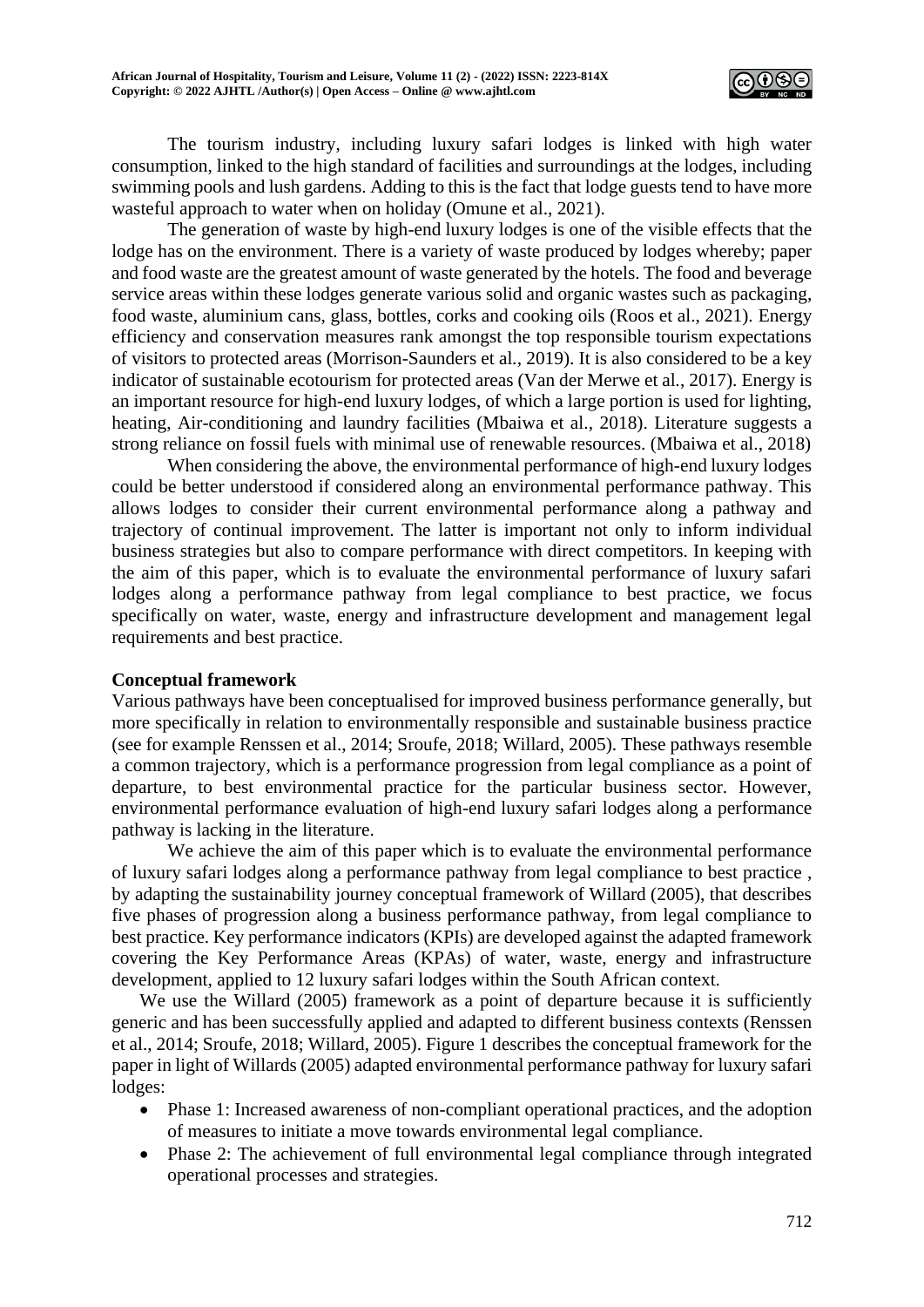

- Phase 3: Lodges begin to adapt operational and strategic processes to realise the opportunities presented by moving beyond legal compliance, with considerations such as brand image, client expectations and resultant financial opportunities coming to the fore.
- Phase 4: Measures are implemented to move beyond environmental legal compliance and to embrace environmental best practice into operational and strategic processes and strategies.
- Phase 5: Environmental legal compliance and best practice is achieved throughout integrated operational and strategic processes and strategies.



Figure 1: The luxury safari lodge environmental performance pathway (Adapted from Willard, 2005)

The next section explains the research methodology after which the results are presented and conclusions and recommendations are made.

## **Method**

This section explains the methodology adopted pursuant to the stated aim of the research, commencing with a discussion on the case study design

## *Case study design*

In keeping with the aim of this paper, a case study approach was adopted. Experience in evaluation research suggests that case study approaches are particularly appropriate and that detailed investigation of 'case' rather than 'sample' is preferred (Eisenhardt, 2002; Yin, 2017). Moreover, it is also suggested that generalisation should apply replication logic rather than sampling logic, which means that the results could reasonably be expected to replicate for similar contexts, rather than claiming representation as in representative sampling methods. This is especially true for luxury safari lodges within the South African context, where the total number is unknown. An embedded case study design was therefore adopted (Yin, 2017) whereby multiple luxury safari lodges were evaluated within a specific context, namely the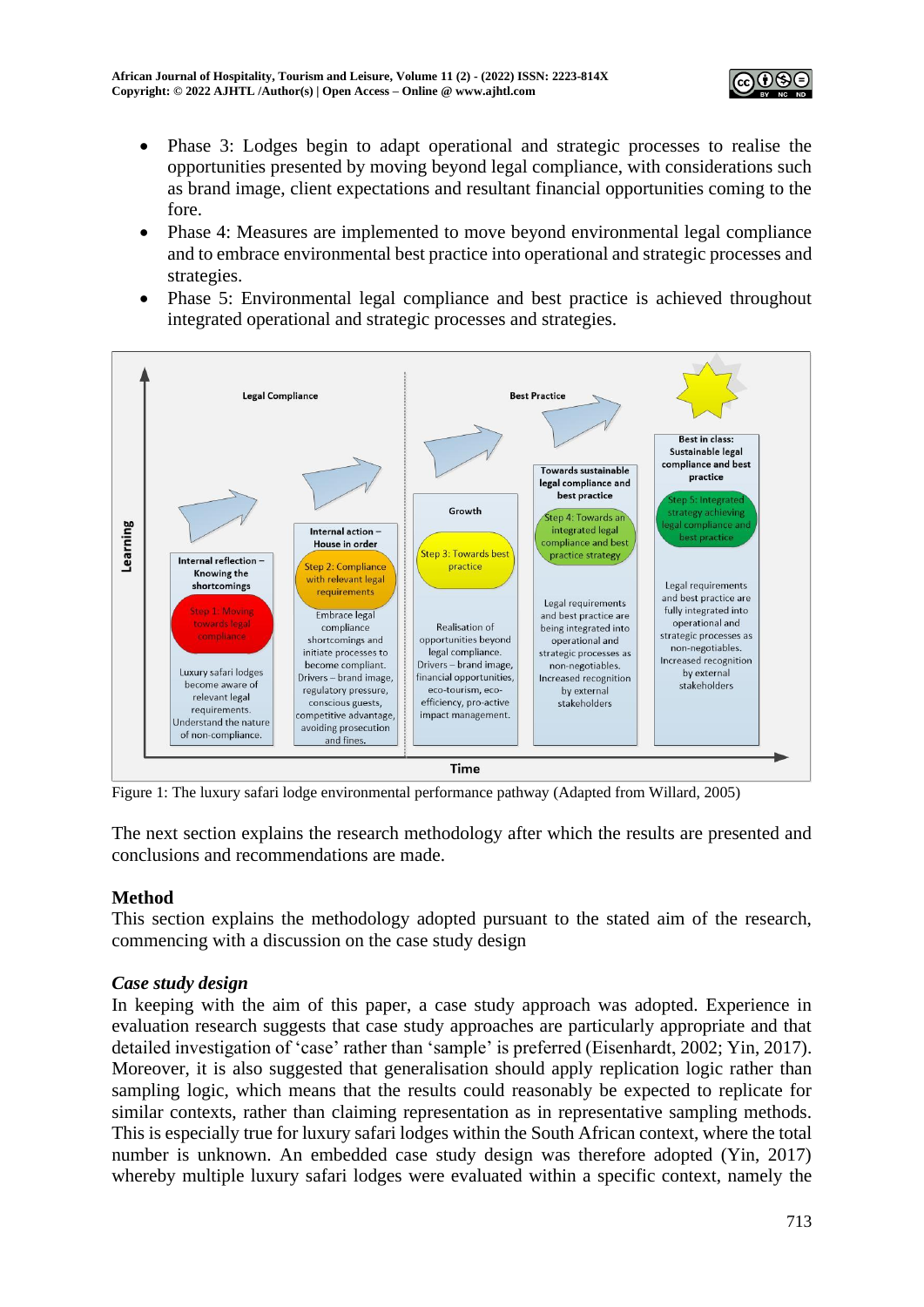

Sabi Sand Private Nature Reserve (SSNR). Figure 2 shows the location of the SSNR along the western boundary of the Kruger National Park. The SSNR is comprised of 38 private properties, with 31 commercial luxury safari lodges and 26 non-commercial lodges and is recognised as being a world leader in the high-end luxury ecotourism market and has often been nominated under the Africa's Leading Private Game Reserve category of the World Travel Awards (WTA, 2021). SSNR was chosen due to its long history of recognised tourism excellence and high number of lodges operating in close proximity in the same SSNR context. Ultimately 12 of the 24 commercial lodges were selected for evaluation. Since the specific lodges chose not to be identified their specific location within the SSNR is not indicated in Figure 2.



Figure 2. Location of Sabi Sand Nature Reserve (SSNR) Private Nature Reserve

## *Data gathering – KPI design and development*

The performance evaluation is based on selected KPAs and related KPIs for legal compliance and best practice. The design of KPAs and KPIs is commonly used in performance evaluation research (Alberts et al., 2021; Retief, 2006), and in this case serves to structure the evaluation results in line with the conceptual framework in Figure 1. The selected KPAs are: water management, waste management, energy management and infrastructure development and management. These KPAs were identified from the literature as being critical to environmental performance (Alberts et al., 2021; Gossling, 2012; Morrison-Saunders et al., 2019; Roos et al., 2021). The KPIs are designed in relation to the KPAs as an indicative measurement of environmental performance. They aim to provide a key indicator but are not meant to be an exhaustive set of legal and best practice performance criteria nor are they meant to be a legal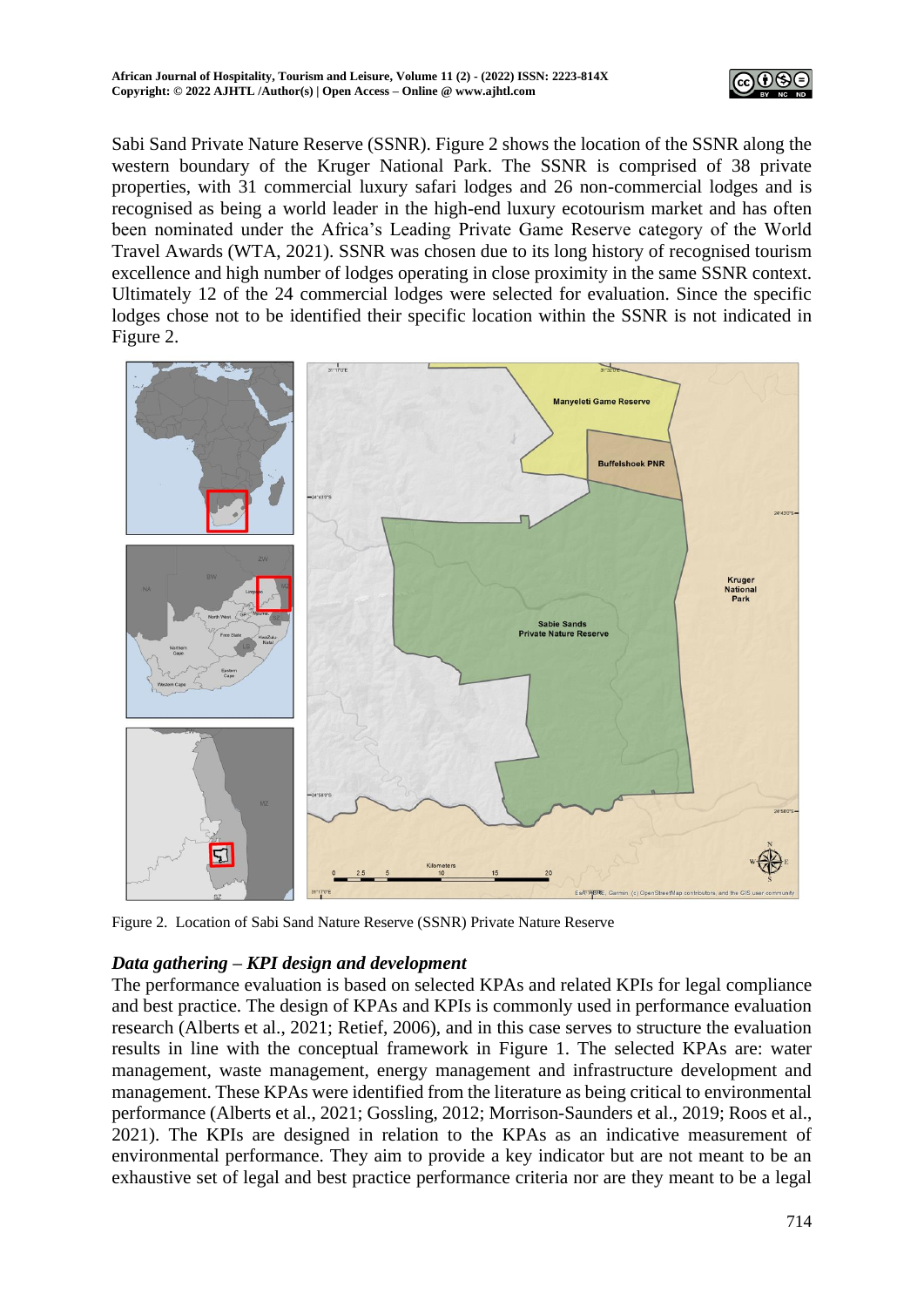

audit. It was deemed to be unfeasible and undesirable to attempt to develop a full set of criteria related to every aspect of a lodge's environmental performance, since many would simply not be empirically measurable. In line with previous performance evaluations (Alberts et al, 2021; Lawrence, 1997; Retief, 2007, 2007b), we have applied the following three KPI design criteria, namely:

- KPIs should be objectively and empirically measurable (albeit on subjective evaluation scale);
- Data for evaluation against the KPIs should be readily available;
- The KPI should be explicitly applicable to a legal or best practice requirement in relation to environmental performance of the lodge.

The 65 environmental performance KPIs were designed based on:

- Relevant South African legislation regulating environmental performance of high-end luxury safari lodges.
- Selected international and South African best practice principles and guidelines relevant to the environmental performance of luxury lodges.
- Specific guidelines and management documents which incorporate legal requirements and best practice and which are applicable to lodges operating within the SSNR.

# *Evaluation process and analysis*

The 12 selected lodges were evaluated against the KPIs by suitably qualified environmental reviewers with in-depth and practical knowledge of the applicable legal and best practice requirements within the luxury safari lodge context. The reviewers awarded an evaluation score per KPI by using symbols as set out in table 1. The KPIs were scored based on the availability of verifiable evidence gathered during a site assessment, involving interviews, document reviews and an inspection of the reserve, as well as infrastructure data that was collected and provided by the SSNR management authority. Scores awarded for each of the KPIs were discussed by the reviewer and a representative of the lodge having responsibility and competency in the specific areas being evaluated., thus addressing potential subjectivity and bias.

| <b>Symbol</b> | <b>Explanation</b>                                                                           |
|---------------|----------------------------------------------------------------------------------------------|
|               | Meets legal or best practice requirements.                                                   |
|               | Meets legal or best practice requirements, minor omissions and/or inadequacies.              |
|               | Does not meet all minimum legal or best practice requirements with omissions or inadequacies |
|               |                                                                                              |
|               | Does not meet minimum legal or best practice requirements.                                   |
| NA            | Not applicable and irrelevant in the context of the evaluation.                              |

Table 1: Evaluation symbols awarded per KPI

Once all the cases were evaluated, the evaluation scores were consolidated. Four reviewers evaluated the overall KPA performance (based on the KPI scores) per lodge as well as the overall KPI performance across all lodges. This allowed for pattern analysis across the KPIs and lodges which resulted in five possible performance scores being awarded in relation to holistic KPA performance as shown in Table 2.

Table 2: Overall performance grades per KPI across all lodges and per lodge KPA

| <b>Performance Score</b> | <b>Explanation</b>                               |
|--------------------------|--------------------------------------------------|
| Very good                | Specific KPI scored Only A or Mostly A and B     |
| Good                     | A, mostly B and very limited $C$ or $D$ scores   |
| Average                  | Balanced scores between A/B and C/D              |
| Poor                     | Mostly C with limited B and D                    |
| <b>Very Poor</b>         | Mostly $D$ and $C$ with very limited $B$ and $A$ |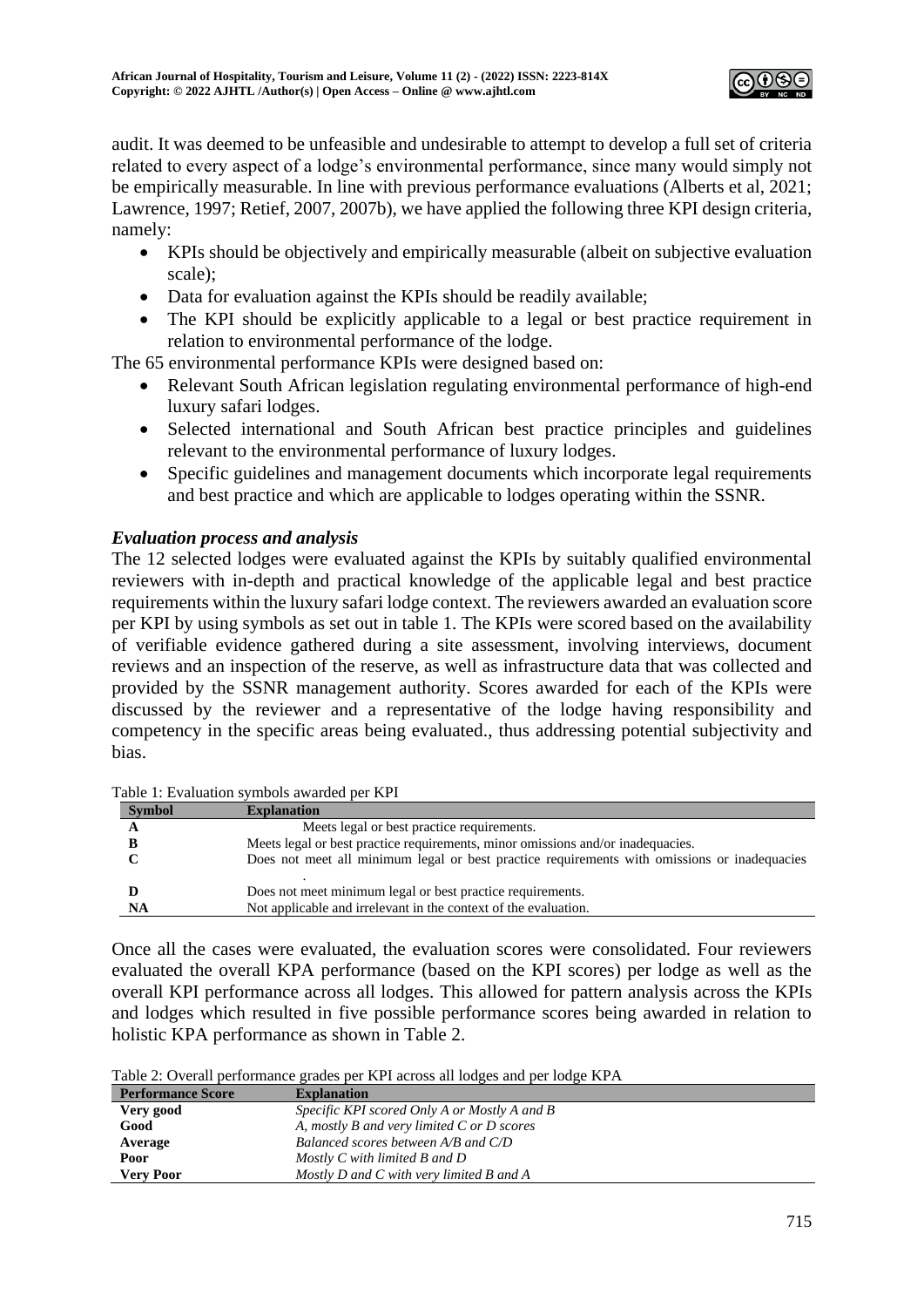

In keeping with the aim of the paper, the KPA performance scores for each lodge were then plotted on an adapted environmental performance pathway (Figure 7) which allowed for an analysis of the individual lodges' environmental performance in relation to legal requirements and best practice. This resulted in 48 scatter points (one per each of the twelve lodges for each of the four KPAs). Basic patterns were distinguished based on the legal compliance and best practice performance groupings, allowing for a better understanding of performance against the environmental performance pathway explained in Figure 1.

## **Results and discussion**

The following section discusses the results of the evaluation structured around the four key performance areas namely, water management, waste management, energy management and infrastructure development and management.

#### *KPA1: Water management*

The overall results as set out in Figure 3 in relation to water management across the twelve lodges delivered 30 As, 53 Bs, 48 Cs, 136 Ds and 45 N/As. Of the 26 KPIs evaluated, the following performance results were achieved: none of the KPIs delivered very good performance, three of the KPIs delivered good performance, six delivered average performance, seven KPIs delivered poor performance and the remaining ten KPIs delivered very poor performance.



Figure 3. Performance of the twelve luxury lodges for legal requirements (LR 1.1 to 1.14) and best practices (BP 1.1 to 1.12) as it relates to water management (KPA 1)

The following particularly poor performance across KPIs is highlighted and discussed per review area. In regards to water abstraction (LR 1.1; LR1.2, LR 1.4, BP 1.2), the majority of the lodges evaluated scored poorly in relation to legal requirements and best practice applicable to water abstraction. Particular areas of poor performance were the failure to identify all water abstraction points and the subsequent authorisation of abstraction points as required by law. Where water use authorisation was granted for water abstraction, a lack of compliance to the relevant authorisation conditions was evident. Furthermore, lodges were not in a position to demonstrate that they were able to reduce the volume of water abstracted. Therefore, the results suggest a lack of information (location and volume) and legal control over water abstraction by the lodges.

The main areas of concern when considering water storage (LR 1.5, LR 1.6) are the lack of legal authorisation for storage and to what extent the water storage infrastructure such as dams and weirs impacted on water courses. Discharge of polluted water also proved to be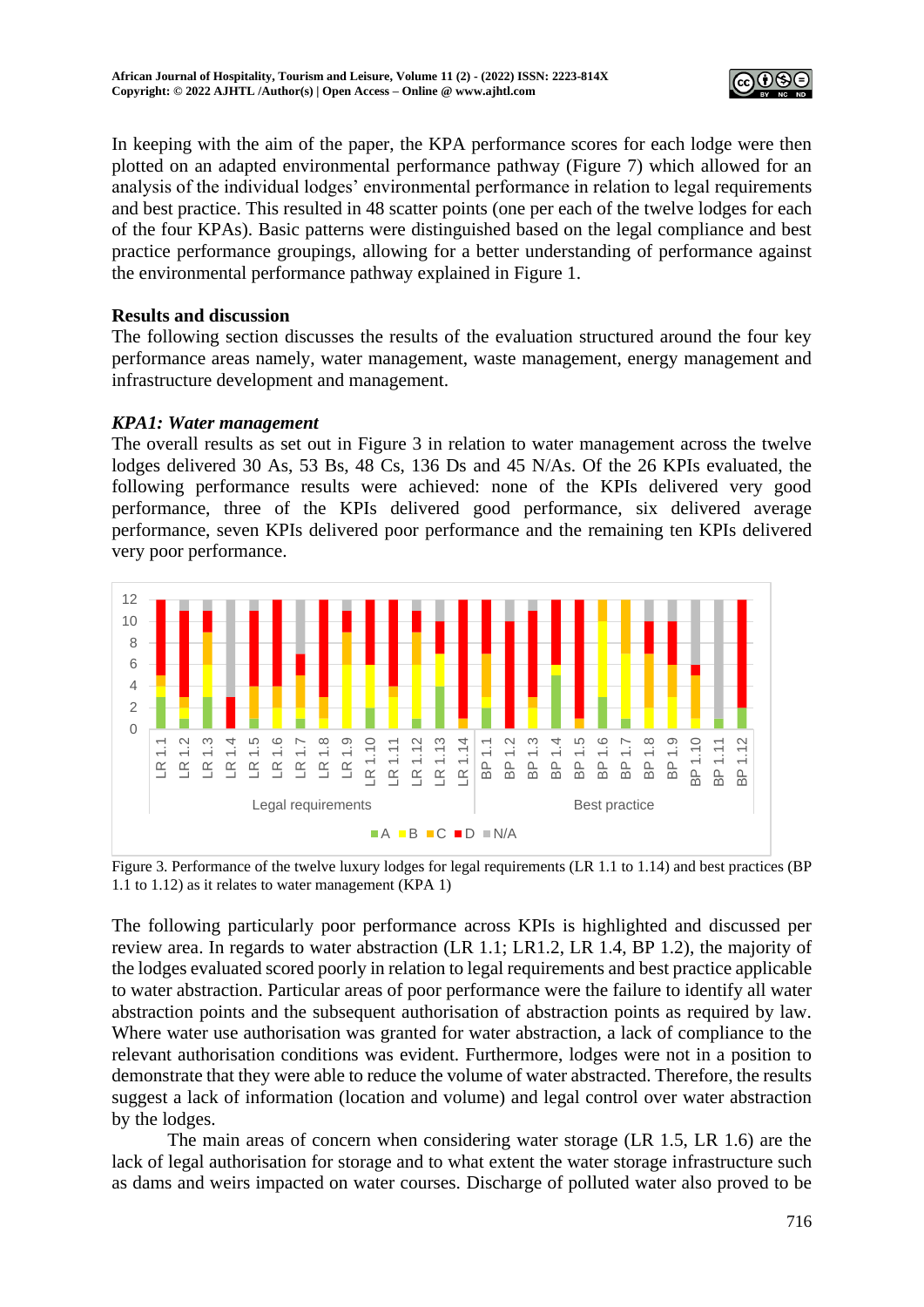

an area of concern (LR 1.8) and more specifically the authorisation of and compliance to requirements of polluted water discharge, was a concern. This aligns with the fact that the noncompliance to the conditions contained within water use authorisations is commonly observed within various economic sectors in the country (CER, 2012). In the majority of cases the lack of basic information regarding water abstraction and storage points were observed for the lodges and follow the current trends witnessed in the lack of information and data related to water use within the tourism sector (Gossling et al., 2012). It should however, be noted that for luxury safari lodges to operate and function as environmentally responsible tourist destinations, adherence to legal restrictions, supported by proper monitoring and assessment is essential (Bokov et al., 2019). When considering the protection of water resources (LR 1.11 and 1.14, BP 1.12), lodges performed poorly in relation to construction and development of infrastructure within regulated distances form water courses. Specifically, water crossings used by vehicles together with off-road driving within the regulated distances was an area of poor performance.

In relation to best practice for water conservation (BP 1.3, BP 1.5, BP 1.9) lodges performed particularly poorly with regard to the harvesting of rain water, the use of nonflushing toilets and the reduction in the number of artificial water reservoirs. Although limited, good performance was noted in relation to sand mining within water courses (LR 1.13) and the identification of all water storage sites and infrastructure (BP 1.6). The overall performance of water-related KPIs are, generally, considered to be poor to very poor, with the majority of lodges not conforming to legal requirements and best practice (Figure 7).

## *KPA2: Waste management*

Figure 4 outlines the overall performance related to the waste management measures (KPA 2, Table 2) of luxury safari lodges. A total of 29 As, 33 Bs, 30 Cs and nine Ds were scored for the ten KPIs (Table 2) over the twelve lodges evaluated. KPIs were not applicable (N/A) in nineteen instances, mainly due to the majority of lodges not incinerating waste (LR 2.5) and not engaging in the on-site storage of pesticides (BP 2.4).



Figure 4. Performance of the twelve luxury lodges for legal requirements (LR 2.1 to 2.5) and best practices (BP 2.1 to 2.5) as it relates to waste management (KPA 2)

An evaluation of the individual performance per waste-related KPI (Figure 4) revealed that one of the KPIs (LR 2.4) delivered very good performance, and three of the KPIs (LR 2.1, BP 2.1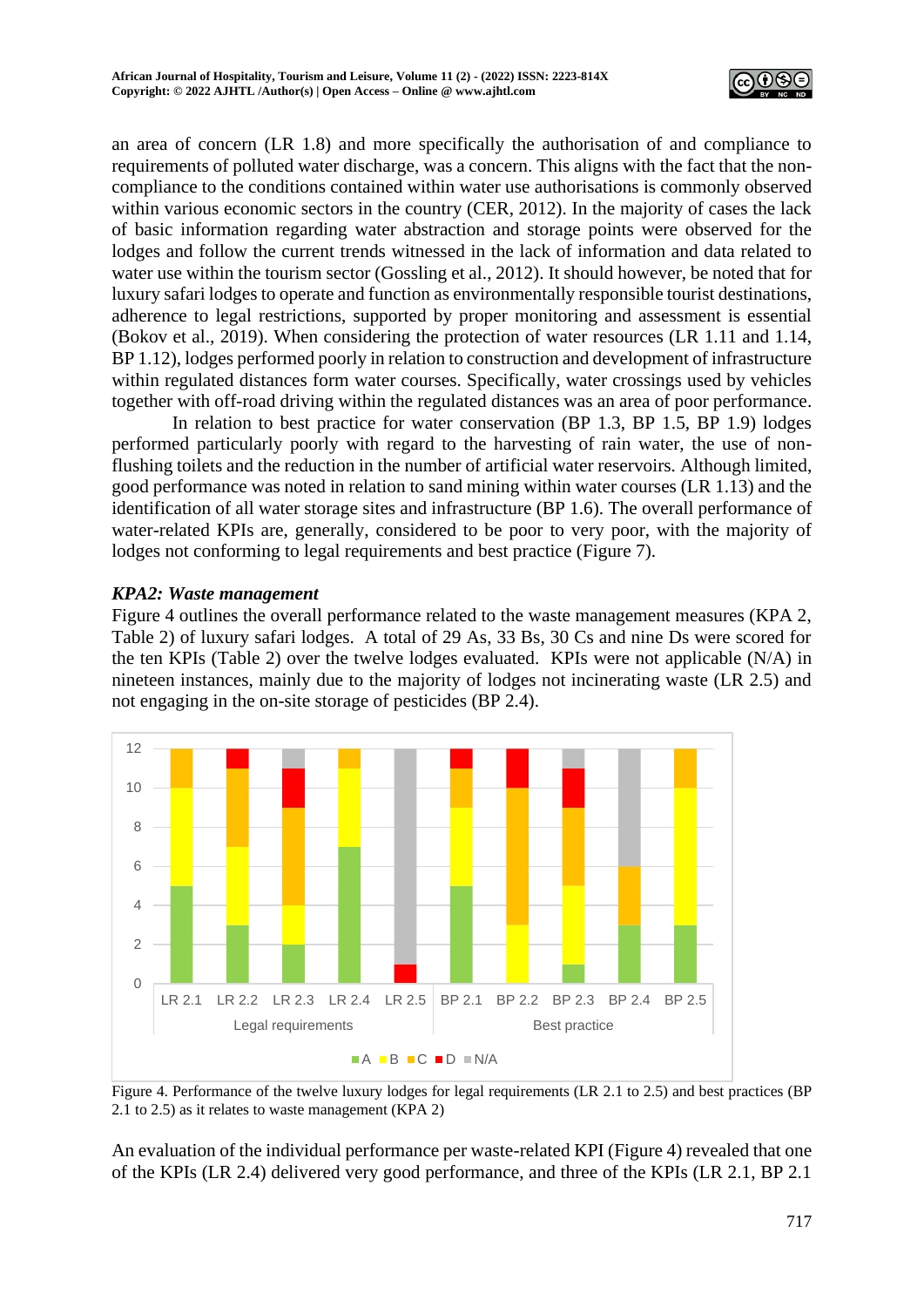

and BP 2.5) delivered good performance, while three of the KPIs (LR 2.2, BP 2.3 and BP 2.4) delivered average performance (Figure 4). Only two of the KPIs (LR 2.3 and BP 2.2) delivered poor performance, while the remaining one KPI (LR 2.5) delivered very poor performance. It should, however, be noted that the very poor performance of LR 2.5 is ascribed to only one lodge that is not incinerating their waste in accordance with legal requirements. The other eleven lodges did not engage in waste incineration. Poor performance in relation to waste management (LR 2.3) was mainly due to wastes not being identified and managed as hazardous waste. Lodges, however, typically generate small quantities of low risk hazardous waste, such as hydrocarbons, light tubes and car batteries, and potentially offensive and infectious wastes such as sanitary waste, and not large quantities of high-risk hazardous wastes. The management of non-recyclable waste (BP 2.2) scored poorly due to lodges not being able to demonstrate consistent separation of waste at source, and not providing evidence of waste being disposed of at authorised landfill sites.

Good performance was recorded in relation to the following review areas as discussed below. Waste reduction initiatives (LR 2.1) where lodges typically implemented initiatives around the re-use of glass water bottles, with the associated phase-out of single use plastics, as well as an increase in use of rechargeable batteries instead of disposable batteries; Good performance was also noted in relation to the management of organic waste (BP 2.1), where many of the lodges engage in the practice of separating organic waste from other waste streams, for composting purposes; and the involvement of communities in waste initiatives (BP 2.5), which include the provision of employment, education, awareness and support through mainly recycling programmes. Finally, very good performance was noted in relation to waste site collection management (LR 2.4), with the majority of lodges being able to demonstrate that waste sites and collection points at lodges are appropriately managed in terms of (i) adequate facilities for the storage and collection of waste; (ii) prevention of pollution, and (iii) protection from the elements (i.e. wind and rain) and (iv) prevention of animal access. The overall performance of waste-related KPIs are, therefore, generally, considered to be average to good, complying to the majority of legal requirements and conforming to best practice (Figure 7).

## *KPA3: Energy management*

When considering the overall performance of the lodges for the six energy management KPIs (Figure 5), nine As, twelve Bs, 28 Cs and sixteen Ds were scored. KPI performance could not be determined (N/A) for seven of the cases evaluated, mainly due to a lack of documentary evidence or the absence of non-managerial staff during interviews to verify training relating to energy reduction measures (BP 3.4).

An evaluation of the individual performance per energy management KPI (Figure 5) revealed that none of the KPIs delivered very good performance. Good performance was recorded in relation to only one KPI, the use of green initiatives, such as the use of LED lights, heat pumps, energy efficient refrigeration and energy starred appliances, as well as the use of gas for cooking, to reduce power usage (BP 3.3). BP 3.2, the monitoring and metering of power usage, fared average. The use of renewable energy sources (BP 3.1), such as solar, wind and other alternative energy sources fared poorly. Only one of the lodges partially conformed to this best practice, while the majority of the lodges were still largely reliant on electricity from coal-powered power stations (with more than 50% of energy from power stations). Poor performance as also recorded for staff training on green initiatives for energy savings (BP 3.4). Only one of the lodges could partially verify conformance to BP 3.4, while six of the lodges did not conform, and five of the lodges could not be verified (N/A). The use of recycled waste and/or alien and invasive plants for energy supply (BP 3.5) could only be demonstrated by three of the twelve lodges and also performed poorly.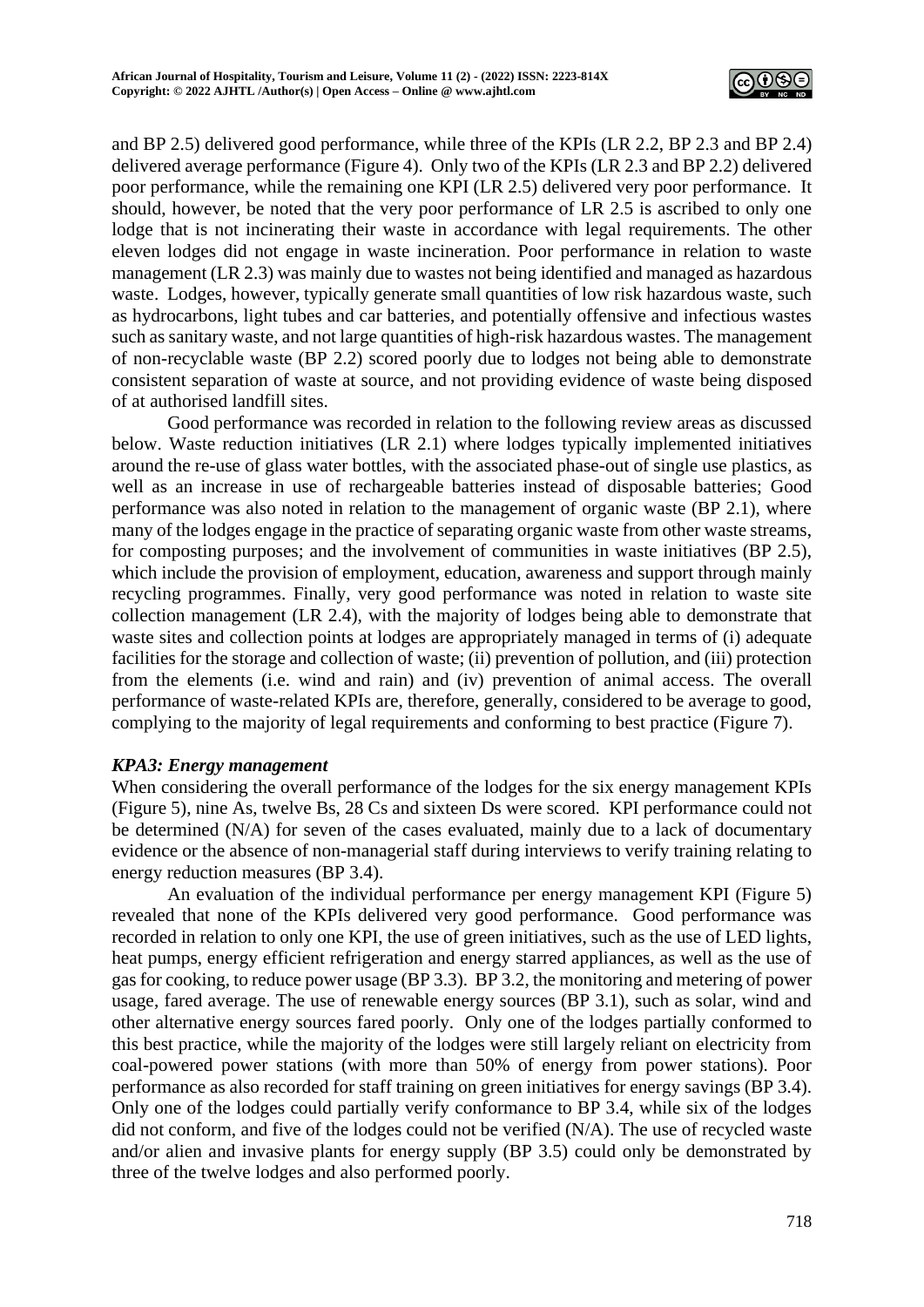**African Journal of Hospitality, Tourism and Leisure, Volume 11 (2) - (2022) ISSN: 2223-814X Copyright: © 2022 AJHTL /Author(s) | Open Access – Online [@ www.ajhtl.com](http://www.ajhtl.com/)** 





Figure 5. Performance of the twelve luxury lodges for legal requirements (LR 3.1) and best practices (BP 3.1 to 3.5) as it relates to energy management (KPA 3)

LR 3.1, the management of greenhouse gas emissions, performed very poorly, with only two of the lodges complying and partially complying to the legal requirements to monitor and measure greenhouse gases.

The overall performance of energy management KPIs are considered to be poor, with the majority of the lodges evaluated neither complying to legislative requirements, nor best practice. Two of the lodges performed good as far as best practice is concerned, but did not comply to legal requirements. Only one of the lodges could demonstrate compliance to legal requirements, but did not implement any of the best practice initiatives (Figure 7)

#### *KPA4: Infrastructure development and management*

Figure 6 outlines the overall performance related to infrastructure development and management (KPA 4, Table 2) of luxury safari lodges. A total of 97 As, 81 Bs, 42 Cs and 29 Ds were scored for the 23 KPIs (Table 2) over the twelve lodges evaluated. KPIs were not applicable (N/A) in 27 instances, mainly due to legal requirements (LR 4.1 to 4.4) not being applicable to many of the lodges.



Figure 6. Performance of the twelve luxury lodges for legal requirements (LR  $4.1 - 4.7$ ) and best practices (BP) 4.1 to 4.16) as it relates to infrastructure development and management (KPA 4).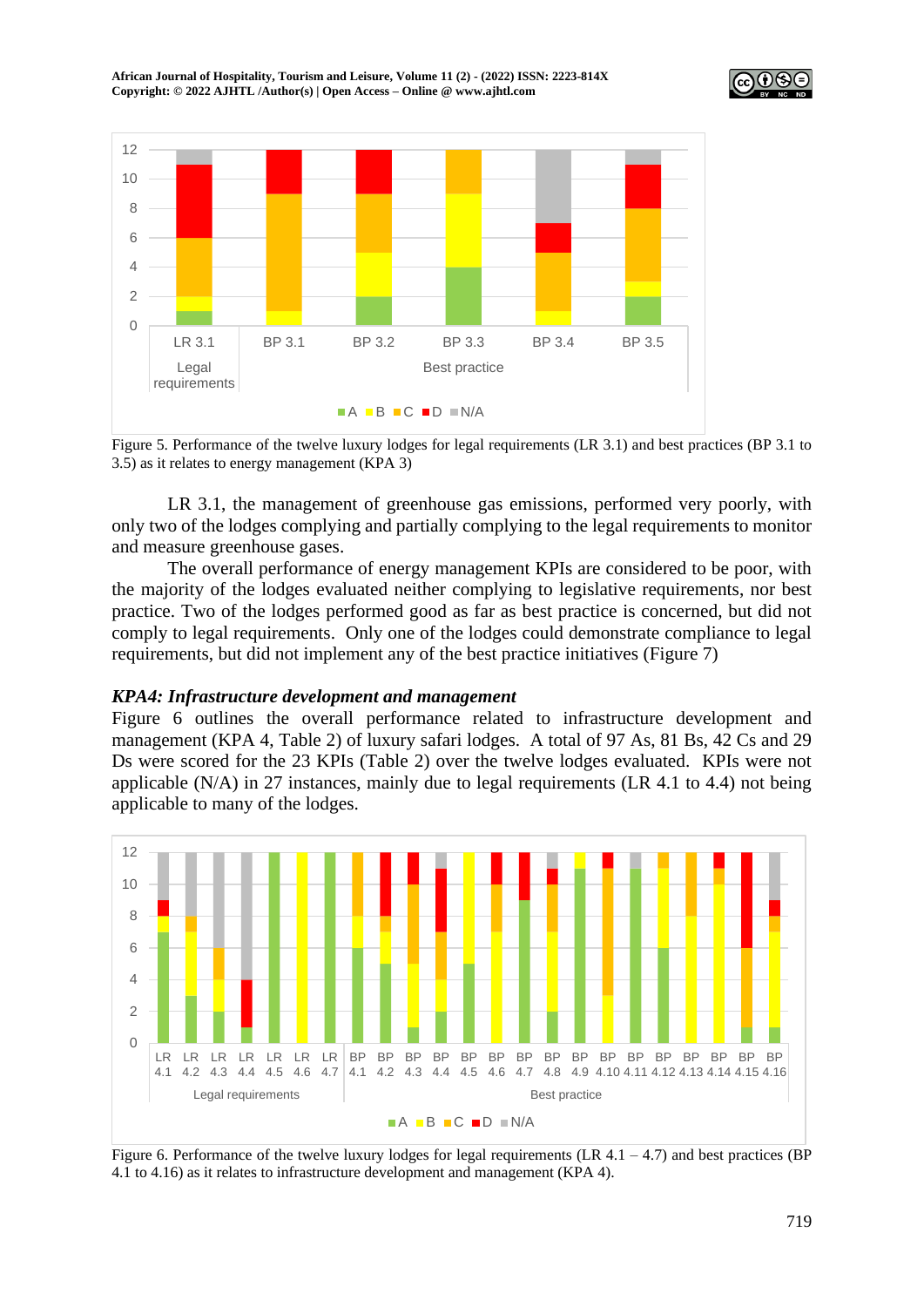

An evaluation of the individual performance per infrastructure development and management KPI (Figure 6) revealed that five of the KPIs delivered very good performance, eight of the KPIs delivered good performance, while seven KPIs delivered average performance. Two of the KPIs scored poorly and only one of the KPIs scored very poorly. Very poor performance was recorded with regard to the identification of unauthorised developments and the rectification thereof through legal processes (LR 4.4). It should, however, be noted that the evaluation was based on three out of four lodges not complying to this legal requirement. Performance could not be evaluated for eight of the twelve lodges, due to the fact that these lodges had not undertaken any illegal developments and thus the KPI was not applicable. This is a positive result as it supports the very good performance recorded for KPI LR 4.1 in terms of effective environmental screening for new developments as discussed below.

Poor performance was noted in relation to best practice that aims to the reduce the number of vehicles using the road networks within in the reserve (BP 4.10); and eco-friendly swimming pools (BP 4.15) that incorporates natural, low-maintenance elements, animalfriendly designs, and the reduction in the use of chemicals. Very good performance was recorded in relation to: Environmental impact assessment screening for any planned developments (LR 4.1), the minimization of the lodge footprints (LR4.5), including number of staff and staff beds per hectare (BP 4.9), the avoidance of fencing and barricades within the reserve (LR 4.7), with all twelve of the lodges fully complying to this requirement; and the optimization, coordination and sharing of staff transport and delivery trips per month (BP 4.11).

Good performance was noted with regard to environmental authorisations being applied for and EIAs being conducted existing infrastructure developments (LR 4.2), and compliance to the conditions of environmental authorisations being monitored (LR 4.3), where applicable. The limiting of commercial bed numbers per hectare was considered as showing good performance (LR 4.6), with all twelve of the lodges partially complying with this requirement. The availability of data (length, number and density) as it relates to water course crossings and road networks (BP 4.1) returned good performance as well as the fact that road networks were being maintained in a good condition (BP 4.5), and that off road driving was being wellmanaged in relation to new roads alongside the restriction of off road driving after rain events within sensitive habitats (BP 4.7). Good performance was noted in relation to light pollution, (BP 4.12) with downward facing and shaded lights and soft lighting being used where feasible. The overall performance of KPIs related to infrastructure development and management are considered to be good, with all of the lodges evaluated complying with legal requirements for infrastructure development and management. Two of the lodges also demonstrated good conformance to best practice, in addition to meeting legal requirements (Figure 7).

## *Mapping and discussing environmental performance*

In keeping with the aim of this paper, the environmental performance of the selected luxury safari lodges was plotted along an adapted environmental performance pathway (Figure 7). The figure illustrates overall performance (Table 3) in terms of the 4 KPAs namely water management, waste management, energy management and infrastructure development and management, by plotting the individual lodge results for each legal requirement and best practice KPA. The results are then placed within one of 6 performance areas, namely:

• The misstep quadrant – lodges placed within this quadrant do not correspond with the steps of the environmental performance pathway, which dictates that best practice follows once legal requirements have been met. This step is not accommodated within the traditional environmental performance pathway (Willard, 2005). Lodges in this quadrant have poor environmental legal compliance yet perform well in terms of best practice. With regards to water management, three lodges find themselves in this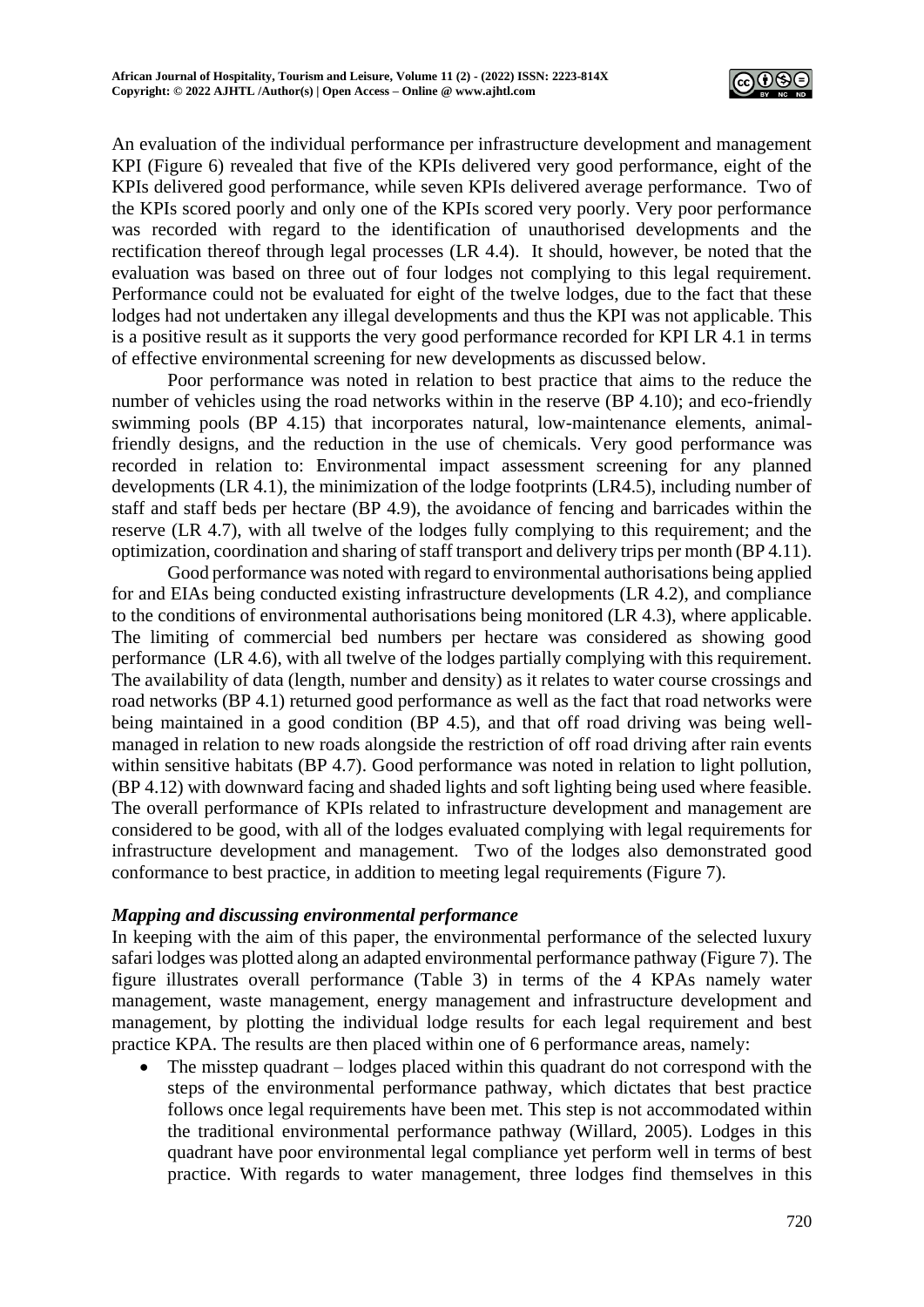

quadrant, four lodges for energy management and one lodge regarding waste management.

- Step 1: moving towards legal compliance lodges scoring within this area, are on step one of the environmental performance pathway. Seven of the lodges fall within this quadrant with regards to water management, five with regards to energy management and one concerning waste management. In terms of infrastructure development and management, none of the lodges fall within this quadrant.
- Step 2: Compliant with relevant legal requirements: lodges within this area find themselves within step two of the environmental performance pathway. Two lodges perform within this area regarding water management. Waste management saw two lodges within this quadrant, energy management one lodge.
- Step 3: Towards Best practice: Lodges scoring within this area are on step 3 of the performance pathway. With regards to infrastructure, two lodges were placed within this area, one lodge in relation to energy and five lodges in relation to waste.
- Step 4: Towards an integrated legal compliance and best practice strategy(green) This quadrant represents lodges who are on step four of the environmental performance pathway. Two lodges are represented here regarding infrastructure development, and one for waste management. The poor showing in this quadrant is indicative of the required work to not only comply with legal requirements but to also implement best practice in pursuit of progression along the environmental performance pathway.
- Step 5: Integrated strategy achieving legal compliance and bets practice: The results indicate that no lodges at present find themselves within this area.

The results represented in Figure 7 allows for the consideration and further discussion of legal compliance performance in relation to best practice performance. The results indicate that some lodges do not follow the progression as set out by Willard (2005) in that best practice is implemented before there is compliance to the legal requirements. Anecdotal evidence suggest that this is often the case, and may be attributed to context specific factors such as educated international clientele and markets who are more concerned with best practice performance, rather than country specific legislative compliance. In terms of the differing KPAs the following is noted:

Water management performance was poor in terms of legal requirements and best practice. Poor performance in terms of water management may be attributed to the complex legal framework governing water management and the protection of water resources in South Africa. Furthermore, the SSNR has been in existence since the 1940s, with much of the water resource infrastructure dating back to this time, especially dams. Consequently, transitioning between the changing water related legislation and ensuring compliance has been poor. This is potentially further compounded by the fact that many of the lodges are situated within or close to riparian areas, with activities such as game drives occasionally following water courses.It is generally considered that the legal system regulating the use of water is highly complex (Bronstein, 2002) and the prevalence of non-compliance related to the absence in water authorisations for the abstraction, storage and discharge of water could be attributed to a lack of general understanding of this complex legal system and may therefore further deter lodges to wilfully engage and participate in the process of becoming compliant. Internationally the conservation of water within the tourism sector is of particular concern and can be attributed to the fact that the tourism sector overall has not made water use and conservation a core business priority due to the low costs associated with water consumption compared to other related operational costs (Gossling et al., 2012). This is further compounded by potential lack of awareness, ignorance or naivety, particularly regarding the reality of water stressed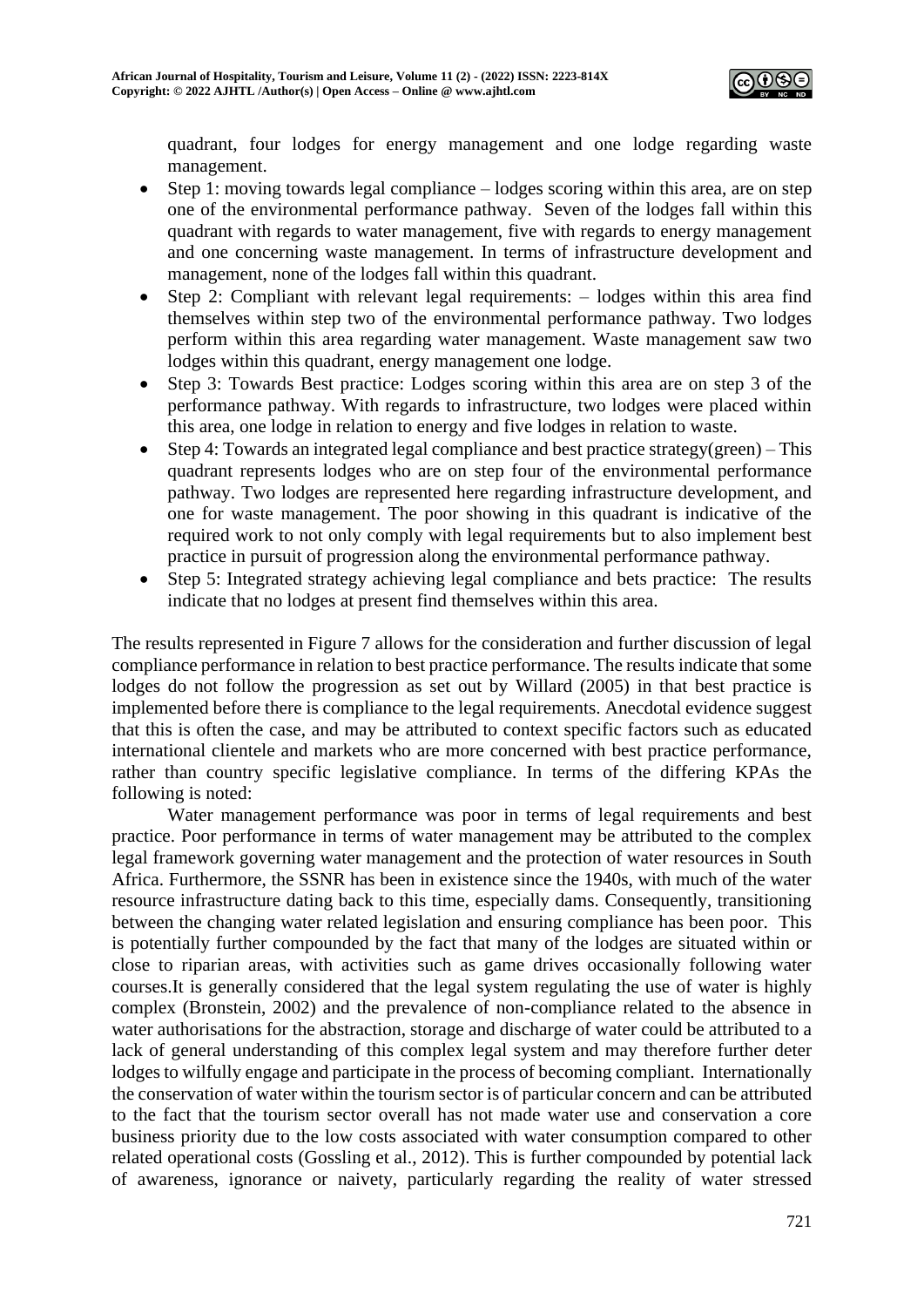

catchments and within the context of increasing pressure placed on the ecological reserve by socio-economic growth. It is recommended that the Department of Water and Sanitation establish extension officers in each catchment to educate, instruct and monitor water users of all sectors. Management Authorities (MA) such as the SSNR MA can also research their catchments, specifically its hydrology relative to the demands placed on it, to determine the upstream threats their members are exposed to as well as downstream water users they have to be considerate of. The results may help motivate members to adopt more stringent water management measures.



Figure 7: Individual lodge performance per KPA

As stated above, energy efficiency and conservation measures are considered to be a key indicator of sustainable ecotourism for protected areas (Van der Merwe et al*.*, 2017). Energy management requires attention in terms of legal requirements, although certain lodges showing implementation of best practice. This might be attributed to the cost drivers associated with increased energy costs and load shedding. Unlike water which can be readily pumped from a borehole, lodges are forced to seek alternative energy sources in order to maintain guest expectations and ratings. Unfortunately, it is usually carbon-fuel driven generators as opposed to green energy sources. These are clearly economical driven and not sustainability-driven decisions. The implied conclusion is that climate change is not taken seriously or renewable alternatives are not yet economically feasible. Energy conservation measures are also only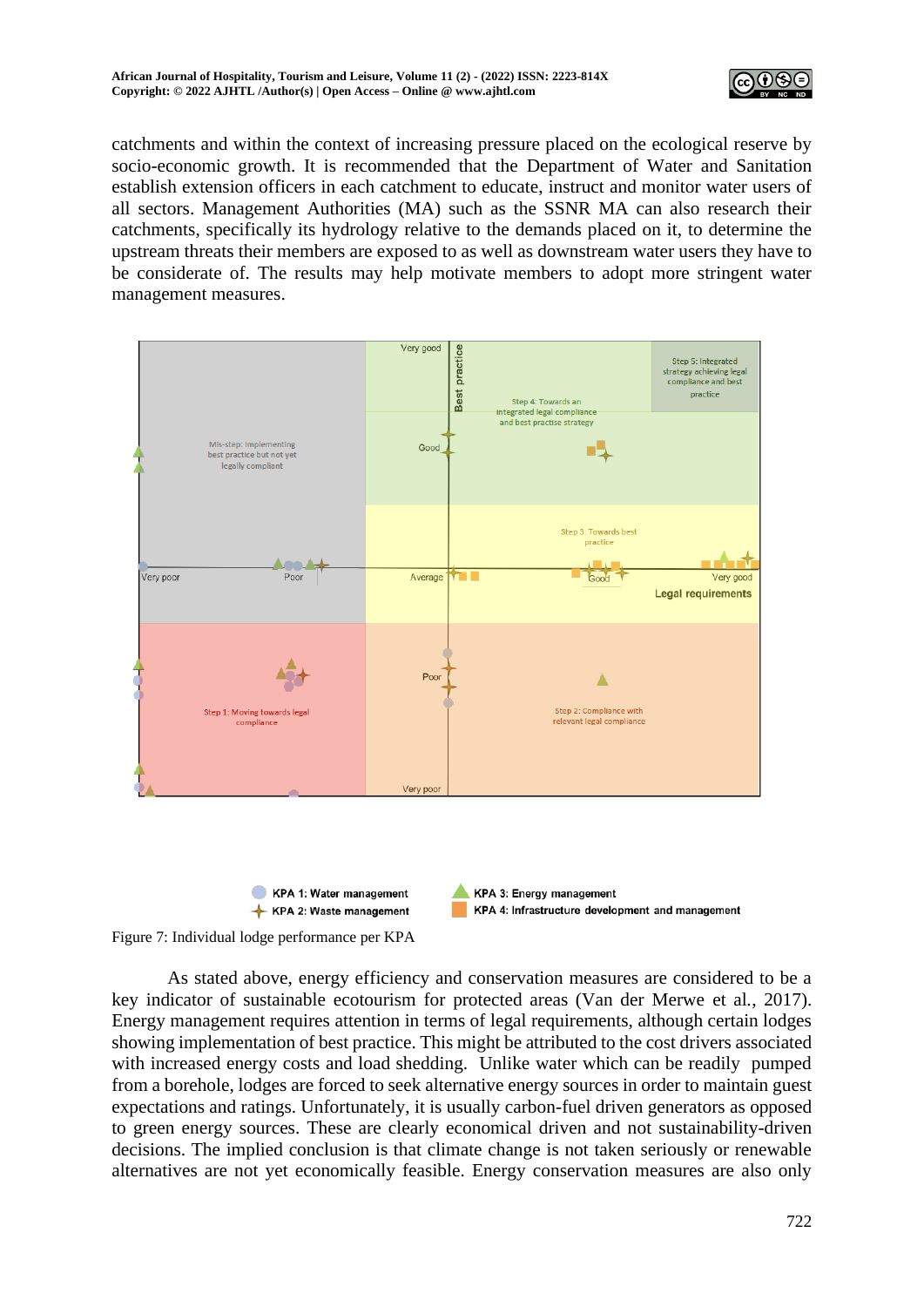

likely to be taken more seriously if and once lodges are producing it themselves, using renewable technologies. Furthermore, lodge management are also ill-informed of energy efficient equipment and appliances and have a lack of knowledge how to make informed purchasing decisions when opportunities for equipment replacement present themselves

Waste management performed well, however best practice is now required to ensure that waste management moves form the internal action and growth quadrant towards best in class. Inadequate separation of waste at source, and insufficient documentation to demonstrate the disposal of waste at authorised landfill sites are issues that are typical to the developing country context, as illustrated by Godfrey (2008); De Witt (2015) and Department of Environmental Affairs (DEA) (2018), and this is reflected in the lodges poor performance in regards to waste management. The majority of waste collected within the reserve is facilitated through community-based service providers. Due to a lack of suitable equipment and vehicles, waste separated at source is then lumped together for transport and re-separated and the recycling and disposal site. This may disincentivise the lodges to go to the effort of sorting at source. A lack of waste related documentation is likely to be a result of the informal waste collection and separation initiatives that are supported, perhaps a lack of control at municipal landfills, illegal dumping, etc. Considering the recyclable waste is not separated at source, much of it may not end up being recycled if there are no recyclers or buyers of that particular waste stream whether it be paper, glass, types of plastic, etc.

It is recommended that lodges strive to leverage and build on the good performance regarding community involvement in waste initiatives. Palfrey et al. (2021) specifically highlights the social outcomes of private protected areas, such as local communities benefitting from increased employment, training, and community-wide development, while the creation of job opportunities related to waste management is highlighted by Márquez and Rutkowski (2020) and Taleb and Farooque (2021).

Infrastructure development and management: The best overall KPA performance- with all twelve of the lodges demonstrating legal compliance, and two of the lodges demonstrating combined good compliance with legislation and good implementation of best practice. Best practice can however be improved. While visitors to protected areas are mainly concerned about the aesthetic- and visual impacts of infrastructure in relation to the natural landscape (Morrison-Saunders et al., 2019), the more important environmental legal aspects relate to the authorised nature of infrastructure developments (Sandham et al*.*, 2020). Environmental authorisation processes, supported by environmental impacts assessment (EIA) aim to prevent and mitigate the adverse impacts of developments on the natural environment. Alberts et al*.* (2021) have argued the importance of effective EIAs for developments in protected areas, highlighting the need to adequately identify and mitigate impacts associated with tourism developments. Managing the impacts related to infrastructure and developments include the implementation of best practice related to minimising the footprint and adverse impacts of buildings and road networks; designing eco-friendly gardens, swimming pools and other amenities; and limiting the movement of vehicles within the protected area. In this case or study area the Management Authority has appointed an environmental compliance support officer whose responsibility it is to undertake a screening assessment of any proposed development to determine the nature of any legal requirements prior to commencement and then advise the Management Authority accordingly.

Furthermore, the good scores in terms of infrastrucutre development may be attributed to compliance with the internal SSNR rules relating to footprints and densities imposed by the Management Authority. These rules or requirements are made known directly to the members and enforced, compared with water, waste or energy legislation that would normally need to be sought by its members on their own initiative. All development activities within the reserve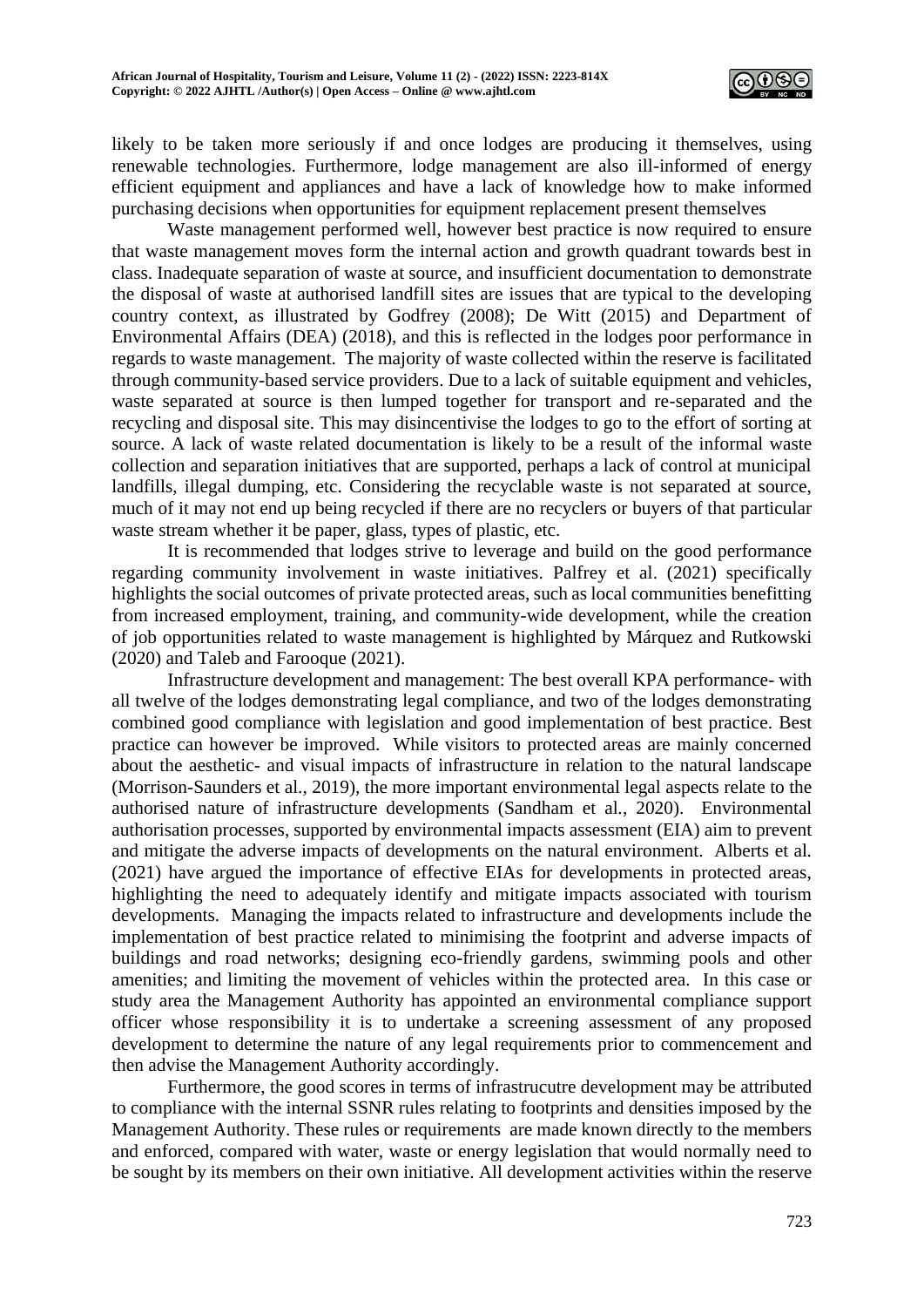

are governed by the Constitution of the reserve as well as a Development SOP which requires the ECO to undertake a screening for any development/expansion/maintenance activities to assess the need for authorisation processes. The screening report outcomes dictate whether or not permission is granted by the board/EXCO for the land owner to commence. Additionally, all EIA/WUA undertaken within the reserve undergo internal review to ensure procedural correctness and alignment with inter alia the reserve's EMPr and Constitution.

## **Conclusion**

The aim of this paper was to evaluate the environmental performance of luxury safari lodges along a performance pathway from legal compliance to best practice, by focussing on water, waste, energy and infrastructure development and management. The research results provided a conceptual framework and performance baseline against which lodges can now develop strategies to improve and track their environmental performance. It is evident that environmental performance is not necessarily linear, as suggested by Willard (2005), with the research indicating that in certain instances best practice was implemented prior to legal compliance requirements. In furthering this research, it is recommended that the KPIs be contextualised so as to be applicable to other ecotourism operations such as lodges in government run or state-owned conservation areas.

# **References**

- Alberts, R.C., Retief, F.P., Cilliers, D.P., Roos, C. & Hauptfleisch, M. (2021). Environmental Impact Assessment (EIA) Effectiveness in Protected Areas. *Impact Assessment and Project Appraisal*, 39(4), 290-303.
- Baker, M. S. P. & Mearns, K. (2017). Applying Sustainable Tourism Indicators to Measure the Sustainability Performance of Two Tourism Lodges in the Namib Desert. *African Journal of Hospitality, Tourism and Leisure*, 6(2).
- Bronstein, V. (2002). Drowning in the Hole of the Doughnut: Regulatory Overbreadth, Discretionary Licensing and the Rule of Law. *The South African Law Journal*, 119(3), 469 - 483.
- Centre for Environmental Rights. (2012). Stop Treading Water: What Civil Society can do to get Water Governance in South Africa Back on Track . Available at <https://cer.org.za/wp-content/uploads/2017/10/Stop-Treading-Water.pdf> [Retrieved 27 April 2020].
- De Witt, L. (2015). Key Environmental Management Factors in Protected Areas: An Eco-Tourist Perspective. *African Journal of Hospitality, Tourism and Leisure*, 4 (2), 1 – 12.
- Department of Environmental Affairs. (2018). *South Africa State of Waste. A Report on the State of the Environment. Second Draft Report*. Department of Environmental Affairs, Pretoria.
- Eisenhardt, K. (2002) *Building Theories From Case study Research*, in Huberman, A. & Miles, M. (eds) *The Qualitative Researcher's Companion*. Sage publications, London, 5-36
- Godfrey, L. (2008). Facilitating the Improved Management of Waste in South Africa Through a National Waste Information System. *Waste Management*, 28, 1660–1671.
- Gossling, S., Hansson, C.B., Horstmeier, O. & Saggel, S. (2002). Ecological Footprint Analysis as a Tool to Assess Tourism Sustainability*. Ecological Economics*, 43, 199- 211.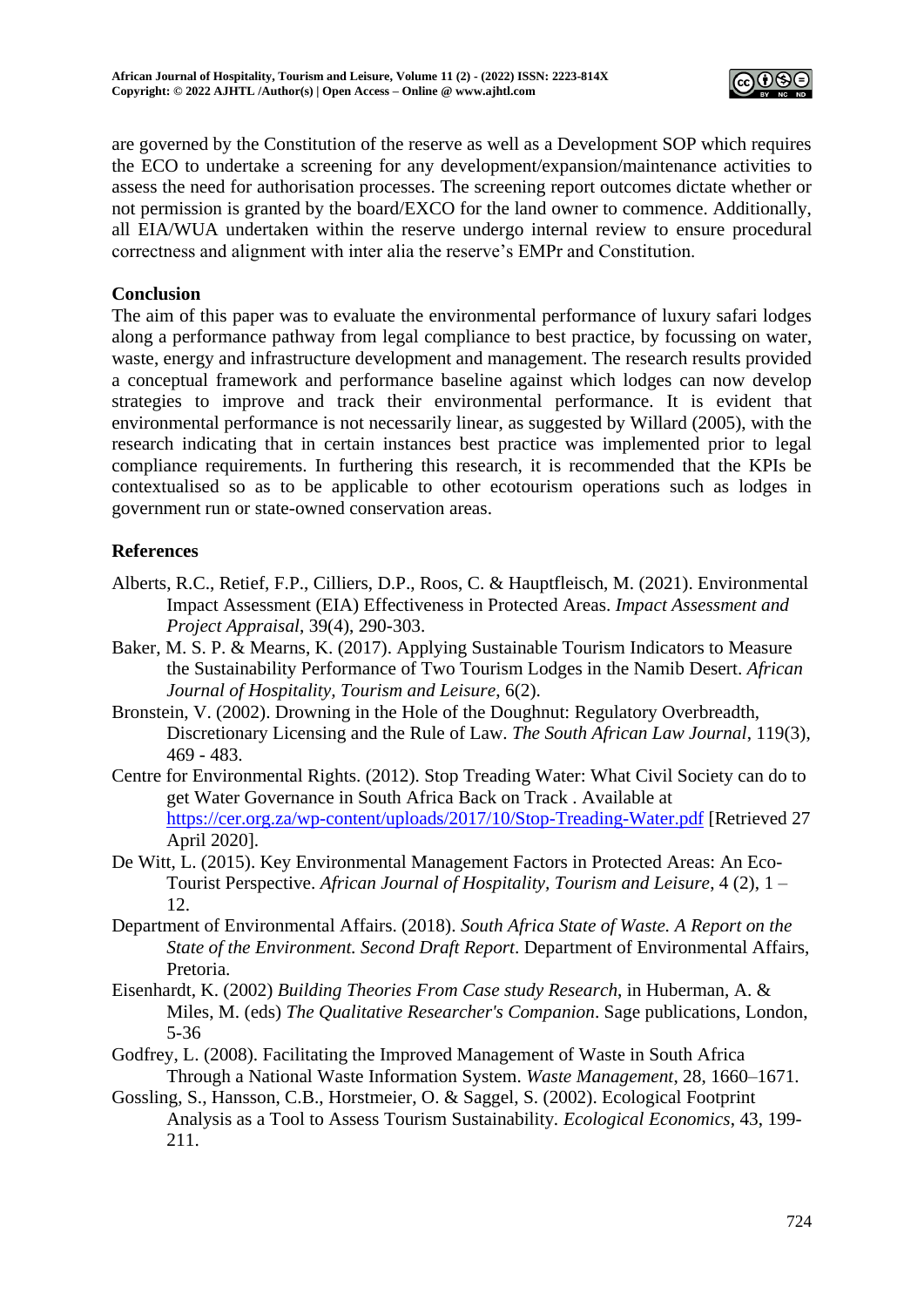

- Gossling, S., Peeters, P., Hall, M., Ceron, J.P., Dubois, G., Lehmann, L. & Scott, D. (2012). Tourism and Water Use: Supply, Demand, and Security: An International Review. *Tourism Management*, 33, 1-15.
- Gumede, T.K. & Nzama, A.T. (2019). Ecotourism as a Mechanism for Local Economic Development: The Case of Communities Adjacent to the Oribi Gorge Nature Reserve, KwaZulu-Natal, South Africa. *African Journal of Hospitality, Tourism and Leisure*, 8(4), 1-19.
- Hall, C. & Page, S. (1999). *The Geography of Tourism and Recreation: Environment*. Place and Space. New York: Routledge.
- Lawrence, D.P. (1997). Quality and Effectiveness of Environmental Impact Assessment: Lessons and Insights from Ten Assessments in Canada. *Project Appraisal*, 12, 219– 232.
- Lindsey, P., Allan, J., Brehony, P., Dickman, A., Robson, A., Begg, C., Bhammar, H., Blanken, L., Breuer, T., Fitzgerald, K. & Flyman, M. (2020). Conserving Africa's Wildlife and Wildlands Through the COVID-19 Crisis and Beyond. *Nature Ecology & Evolution*, 4(10), 1300-1310.
- Logan, A.J. (2015). *Sustainable Tourism Awareness and Environmental Practices in Luxury Safari Lodge*s . Unpublished Master's Thesis, University of Cape Town.
- Mbaiwa, J.E., Motsholapheko, M.R., Kgathi, D.L. & Monnamorwa, S. (2018). Tourism and Energy Use in Lodges and Camps in the Okavango Delta, Botswana. *International Journal of Tourism Policy*, 8(1), 1-17.
- Manrai,L.A., Lascu,D. & Manrai, A.K. (2020). A Study of Safari Tourism in Sub-Saharan Africa: An Empirical Test of Tourism A-B-C (T-ABC) model. *Journal of Business Research*, 119, 639-665.
- Márquez, A.J.C & Rutkowski, E.W. (2020). Waste Management Drivers Towards a Circular Economy in the Global South – The Colombian Case. *Waste Management*, 110, 53- 65.
- Morrison-Saunders, A., Hughes, M., Pope, J., Douglas, A. & Wessels, J. (2019). Understanding Visitor Expectations for Responsible Tourism in an Iconic National Park: Differences Between Local and International Visitors. *Journal of Ecotourism*, 18 (3), 284-294.
- Moscardo, G. & Benckendorff, P. (2010). *Sustainable Luxury: Oxymoron or Comfortable Bedfellows*. In Proceedings of the 2010 International Tourism Conference on Global Sustainable Tourism, Mbombela, Nelspruit, South Africa.
- Palfrey, R., Oldekop, J. & Holmes, G. (2021). Conservation and Social Outcomes of Private Protected Areas. *Conservation Biology*, 35(4), 1098-1110.
- Renssen, S., Schwarz, C. A., van Basten-Boddin, C. E., Hoo, S. C. de. (2014) Towards Sustainability : *Major Challenges for Corporate Law, Corporate Governance and Regulation*. Eleven International Publishing. The Hague.
- Retief, F. (2006). The Quality and Effectiveness of Strategic Environmental Assessment (SEA) as a Decision-Aiding Tool for National Park Expansion—The Greater Addo Elephant National Park Case Study'*, Koedoe – Protected Area Science and Management*, 49(2), 103-122.
- Retief, F. (2007a). A Performance Evaluation of Strategic Environmental Assessment (SEA) Processes Within the South African Context*. Environmental Impact Assessment Review*, 27, 84-100.
- Retief, F. (2007b). The Quality and Effectiveness of Strategic Environmental Assessment (SEA) as a Tool for Water Management Within the South African Context. *Water SA*, 33(2), 153-164.